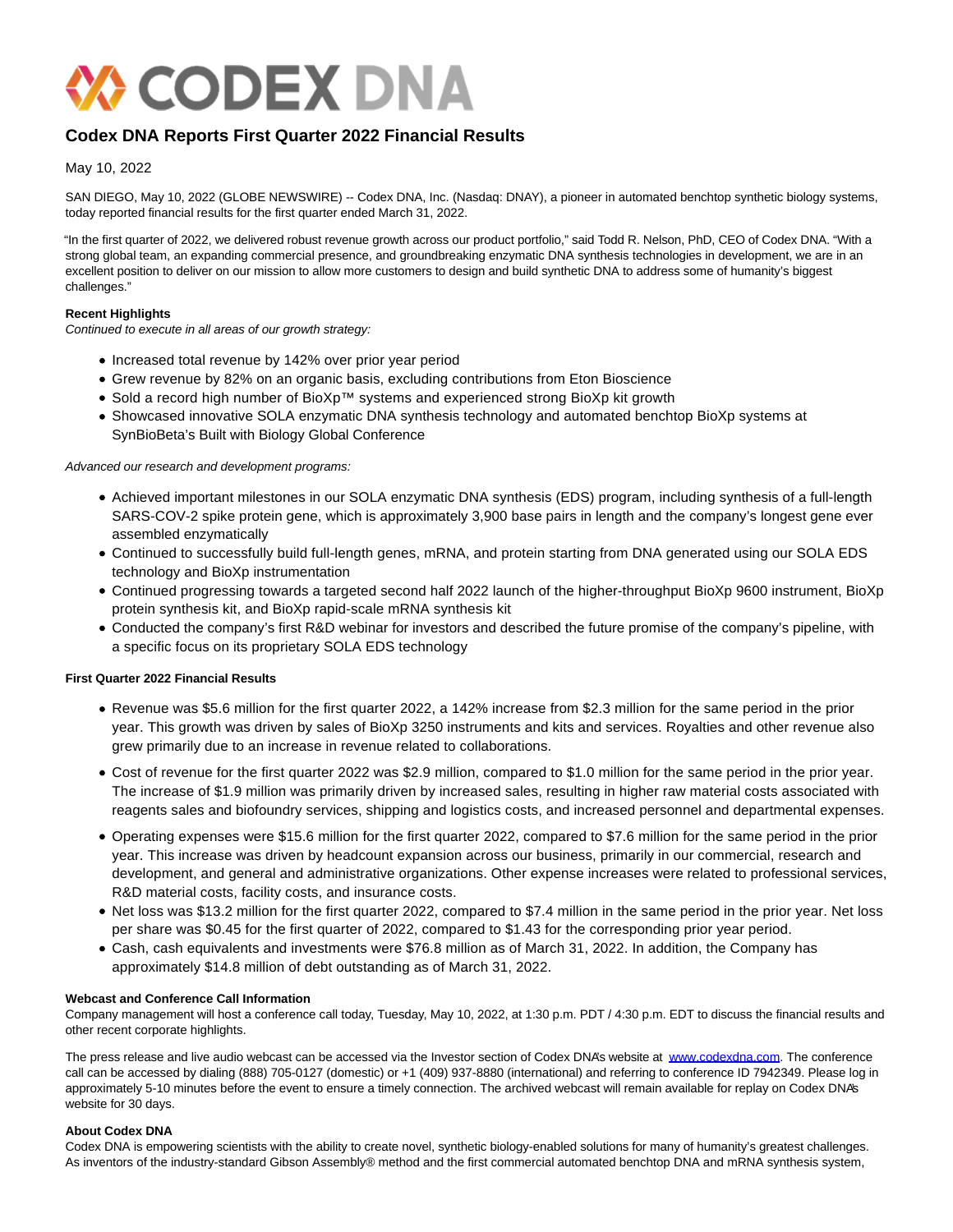Codex DNA is enabling rapid, accurate and reproducible writing of DNA and mRNA for numerous downstream markets. The award-winning BioXp™ system consolidates, automates and optimizes the entire synthesis, cloning and amplification workflow. As a result, it delivers virtually error-free synthesis of DNA and RNA at scale within days and hours instead of weeks or months. Scientists around the world are using the technology in their own laboratories to accelerate the design-build-test paradigm for novel, high-value products for precision medicine, biologics drug discovery, vaccine and therapeutic development, genome editing, and cell and gene therapy. Codex DNA is a public company based in San Diego. For more information, visit codexdna.com.

Codex DNA, the Codex DNA logo, Gibson Assembly, and BioXp are trademarks of Codex DNA Inc.

#### **Forward-Looking Statements**

This press release contains forward-looking statements. All statements other than statements of historical facts contained herein are forward-looking statements reflecting the current beliefs and expectations of management made pursuant to the safe harbor provisions of the Private Securities Litigation Reform Act of 1995. These statements include statements regarding Codex DNA's future financial performance, growth of operations and customer base, progress made on achieving corporate goals, and the future release and success of products and services. Such statements are based on current assumptions that involve risks and uncertainties that could cause actual outcomes and results to differ materially. These risks and uncertainties, many of which are beyond our control, include risks described in the section entitled Risk Factors and elsewhere in our Quarterly Report on Form 10-Q, which is anticipated to be filed with the Securities and Exchange Commission on May 11, 2022. These forward-looking statements speak only as of the date hereof and should not be unduly relied upon. Codex DNA disclaims any obligation to update these forward-looking statements.

#### **Codex DNA, Inc.**

## **Selected Balance Sheet Financial Data**

## **(in thousands)**

## **(unaudited)**

|                                        | March 31,<br>2022 |   | December 31,<br>2021 |
|----------------------------------------|-------------------|---|----------------------|
| <b>Balance Sheet Data:</b>             |                   |   |                      |
| Cash, cash equivalents and investments | \$<br>76.767      | S | 82,806               |
| Working capital                        | 71,855            |   | 83,451               |
| Total assets                           | 111.134           |   | 116,257              |
| Total liabilities                      | 33,034            |   | 25,473               |
| Accumulated deficit                    | (78, 464)         |   | (65, 270)            |
| Total stockholders' equity             | 78,100            |   | 90,784               |

#### **Codex DNA, Inc.**

## **Selected Statements of Operations Financial Data (in thousands, except per share amounts)**

|                                                                                      | (unaudited)<br>Three Months Ended March 31, |            |    |           |
|--------------------------------------------------------------------------------------|---------------------------------------------|------------|----|-----------|
|                                                                                      |                                             |            |    |           |
|                                                                                      |                                             | 2022       |    | 2021      |
| Revenue:                                                                             |                                             |            |    |           |
| Product sales                                                                        | \$                                          | 4,128      | \$ | 1,799     |
| Royalties and other revenue                                                          |                                             | 1,508      |    | 528       |
| Total revenue                                                                        |                                             | 5,636      |    | 2,327     |
| Cost of revenue                                                                      |                                             | 2,858      |    | 1,025     |
| <b>Gross Profit</b>                                                                  |                                             | 2,778      |    | 1,302     |
| Operating expenses:                                                                  |                                             |            |    |           |
| Research and development                                                             |                                             | 6,381      |    | 2,878     |
| Sales and marketing                                                                  |                                             | 3,461      |    | 2,275     |
| General and administrative                                                           |                                             | 5,799      |    | 2,413     |
| Total operating expenses                                                             |                                             | 15,641     |    | 7,566     |
| Loss from operations                                                                 |                                             | (12, 863)  |    | (6, 264)  |
| Interest expense, net                                                                |                                             | (336)      |    | (241)     |
| Change in fair value of derivative liabilities                                       |                                             | 23         |    | (296)     |
| Loss on extinguishment of debt                                                       |                                             |            |    | (618)     |
| Other expense, net                                                                   |                                             | (12)       |    | (19)      |
| Provision for income taxes                                                           |                                             | (6)        |    | (4)       |
| Net loss                                                                             |                                             | (13, 194)  |    | (7, 442)  |
| Net loss per share, basic and diluted                                                |                                             | (0.45)     |    | (1.43)    |
| Weighted average common shares used to compute net loss per share, basic and diluted |                                             | 29,331,325 |    | 5,193,098 |